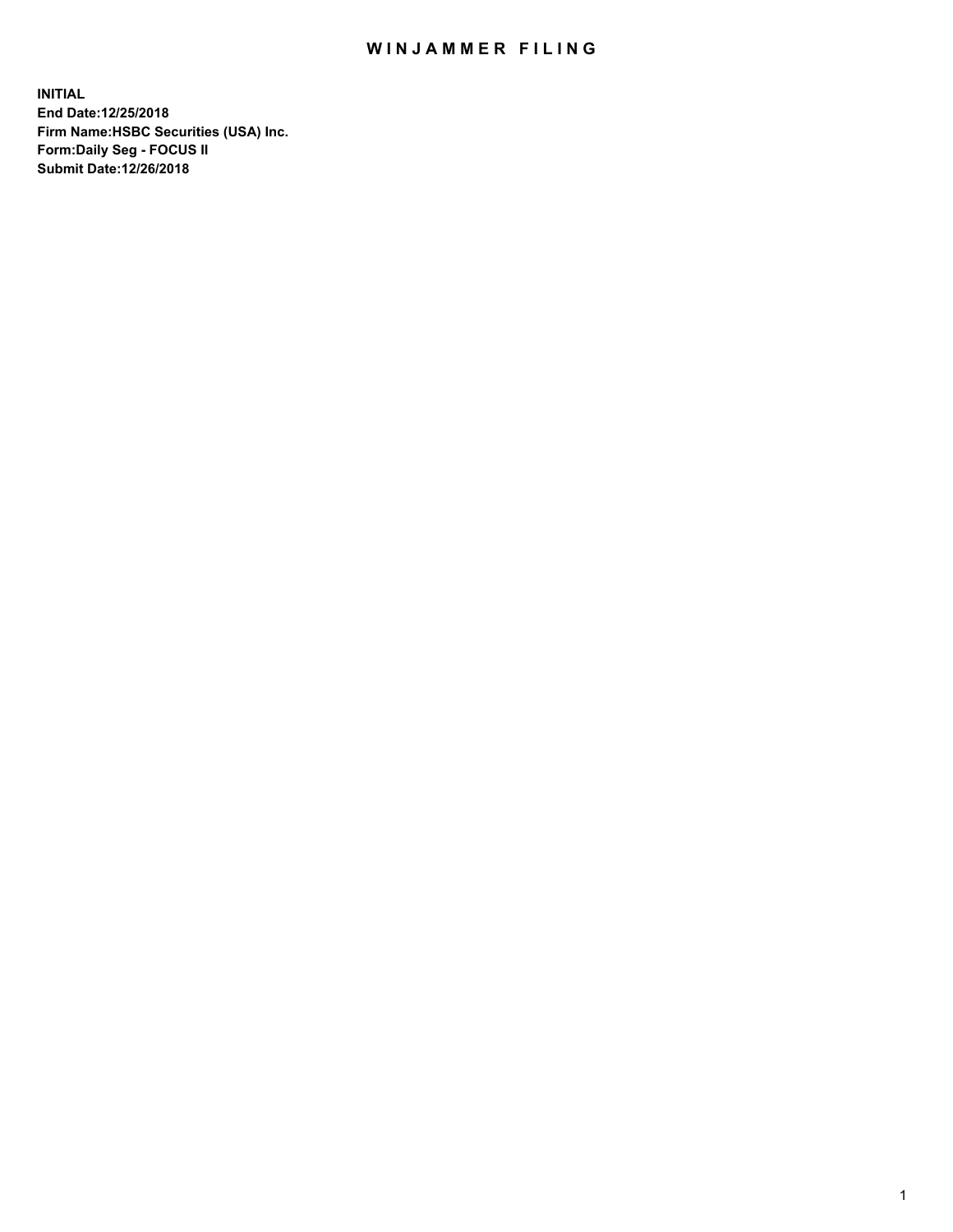**INITIAL End Date:12/25/2018 Firm Name:HSBC Securities (USA) Inc. Form:Daily Seg - FOCUS II Submit Date:12/26/2018 Daily Segregation - Cover Page**

| Name of Company                                                                                                                                                                                                                                                                                                                | <b>HSBC Securities (USA) Inc.</b>                                           |
|--------------------------------------------------------------------------------------------------------------------------------------------------------------------------------------------------------------------------------------------------------------------------------------------------------------------------------|-----------------------------------------------------------------------------|
| <b>Contact Name</b>                                                                                                                                                                                                                                                                                                            | <b>Michael Vacca</b>                                                        |
| <b>Contact Phone Number</b>                                                                                                                                                                                                                                                                                                    | 212-525-7951                                                                |
| <b>Contact Email Address</b>                                                                                                                                                                                                                                                                                                   | michael.vacca@us.hsbc.com                                                   |
| FCM's Customer Segregated Funds Residual Interest Target (choose one):<br>a. Minimum dollar amount: ; or<br>b. Minimum percentage of customer segregated funds required:% ; or<br>c. Dollar amount range between: and; or<br>d. Percentage range of customer segregated funds required between:% and%.                         | 109,000,000<br>$\underline{\mathbf{0}}$<br>0 <sub>0</sub><br>0 <sub>0</sub> |
| FCM's Customer Secured Amount Funds Residual Interest Target (choose one):<br>a. Minimum dollar amount: ; or<br>b. Minimum percentage of customer secured funds required:%; or<br>c. Dollar amount range between: and; or<br>d. Percentage range of customer secured funds required between:% and%.                            | 25,000,000<br><u>0</u><br>0 <sub>0</sub><br>00                              |
| FCM's Cleared Swaps Customer Collateral Residual Interest Target (choose one):<br>a. Minimum dollar amount: ; or<br>b. Minimum percentage of cleared swaps customer collateral required:% ; or<br>c. Dollar amount range between: and; or<br>d. Percentage range of cleared swaps customer collateral required between:% and%. | 83,000,000<br><u>0</u><br><u>00</u><br>00                                   |

Attach supporting documents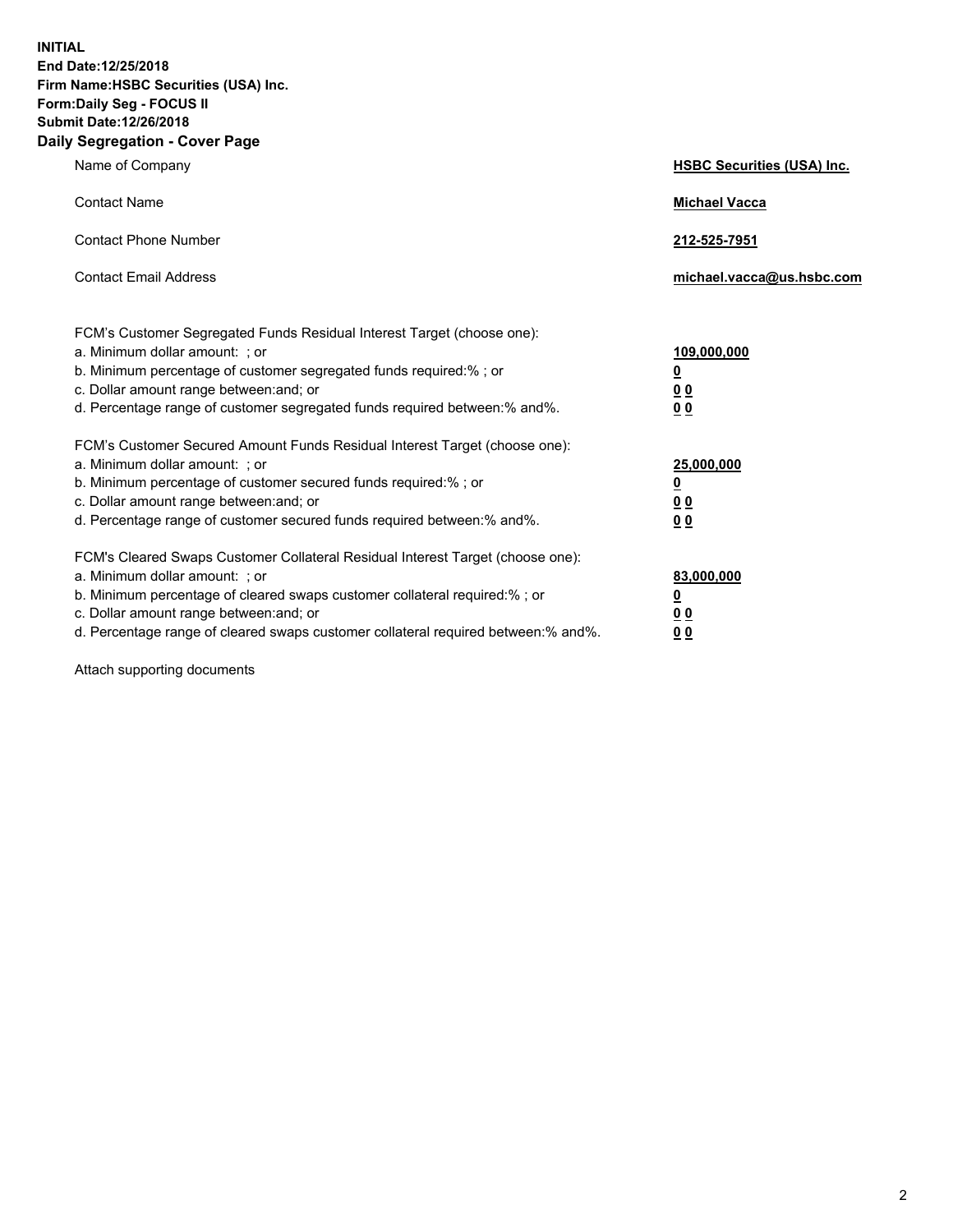**INITIAL End Date:12/25/2018 Firm Name:HSBC Securities (USA) Inc. Form:Daily Seg - FOCUS II Submit Date:12/26/2018 Daily Segregation - Secured Amounts** Foreign Futures and Foreign Options Secured Amounts Amount required to be set aside pursuant to law, rule or regulation of a foreign government or a rule of a self-regulatory organization authorized thereunder **0** [7305] 1. Net ledger balance - Foreign Futures and Foreign Option Trading - All Customers A. Cash **85,337,264** [7315] B. Securities (at market) **62,896,843** [7317] 2. Net unrealized profit (loss) in open futures contracts traded on a foreign board of trade **6,499,862** [7325] 3. Exchange traded options a. Market value of open option contracts purchased on a foreign board of trade **0** [7335] b. Market value of open contracts granted (sold) on a foreign board of trade **0** [7337] 4. Net equity (deficit) (add lines 1. 2. and 3.) **154,733,969** [7345] 5. Account liquidating to a deficit and account with a debit balances - gross amount **145,511** [7351] Less: amount offset by customer owned securities **-94,824** [7352] **50,687** [7354] 6. Amount required to be set aside as the secured amount - Net Liquidating Equity Method (add lines 4 and 5) **154,784,656** [7355] 7. Greater of amount required to be set aside pursuant to foreign jurisdiction (above) or line 6. **154,784,656** [7360] FUNDS DEPOSITED IN SEPARATE REGULATION 30.7 ACCOUNTS 1. Cash in banks A. Banks located in the United States **61,304,282** [7500] B. Other banks qualified under Regulation 30.7 **0** [7520] **61,304,282** [7530] 2. Securities A. In safekeeping with banks located in the United States **26,525,651** [7540] B. In safekeeping with other banks qualified under Regulation 30.7 **29,784,362** [7560] **56,310,013** [7570] 3. Equities with registered futures commission merchants A. Cash **0** [7580] B. Securities **0** [7590] C. Unrealized gain (loss) on open futures contracts **0** [7600] D. Value of long option contracts **0** [7610] E. Value of short option contracts **0** [7615] **0** [7620] 4. Amounts held by clearing organizations of foreign boards of trade A. Cash **0** [7640] B. Securities **0** [7650] C. Amount due to (from) clearing organization - daily variation **0** [7660] D. Value of long option contracts **0** [7670] E. Value of short option contracts **0** [7675] **0** [7680] 5. Amounts held by members of foreign boards of trade A. Cash **29,540,868** [7700] B. Securities **36,371,192** [7710] C. Unrealized gain (loss) on open futures contracts **6,499,862** [7720] D. Value of long option contracts **0** [7730] E. Value of short option contracts **0** [7735] **72,411,922** [7740] 6. Amounts with other depositories designated by a foreign board of trade **0** [7760] 7. Segregated funds on hand **0** [7765] 8. Total funds in separate section 30.7 accounts **190,026,217** [7770] 9. Excess (deficiency) Set Aside for Secured Amount (subtract line 7 Secured Statement Page 1 from Line 8) **35,241,561** [7380] 10. Management Target Amount for Excess funds in separate section 30.7 accounts **25,000,000** [7780]

11. Excess (deficiency) funds in separate 30.7 accounts over (under) Management Target **10,241,561** [7785]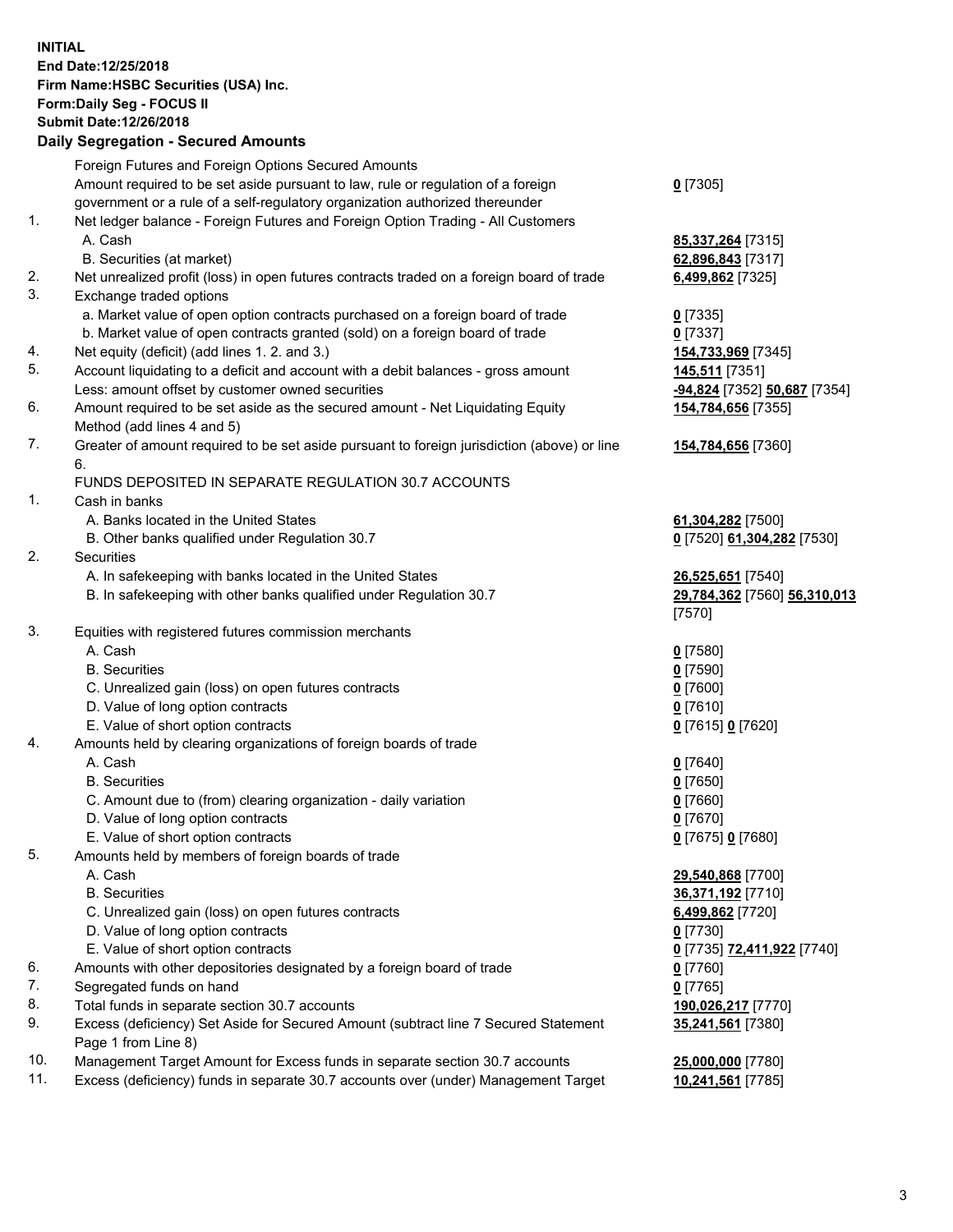|     | <b>INITIAL</b><br>End Date:12/25/2018<br>Firm Name: HSBC Securities (USA) Inc.<br>Form: Daily Seg - FOCUS II<br>Submit Date: 12/26/2018<br>Daily Segregation - Segregation Statement |                                   |
|-----|--------------------------------------------------------------------------------------------------------------------------------------------------------------------------------------|-----------------------------------|
|     | SEGREGATION REQUIREMENTS(Section 4d(2) of the CEAct)                                                                                                                                 |                                   |
| 1.  | Net ledger balance                                                                                                                                                                   |                                   |
|     | A. Cash                                                                                                                                                                              | 487,876,935 [7010]                |
|     | B. Securities (at market)                                                                                                                                                            | 1,462,034,416 [7020]              |
| 2.  | Net unrealized profit (loss) in open futures contracts traded on a contract market                                                                                                   | -263,882,412 [7030]               |
| 3.  | Exchange traded options                                                                                                                                                              |                                   |
|     | A. Add market value of open option contracts purchased on a contract market                                                                                                          | 346,485,311 [7032]                |
|     | B. Deduct market value of open option contracts granted (sold) on a contract market                                                                                                  | -117,253,307 [7033]               |
| 4.  | Net equity (deficit) (add lines 1, 2 and 3)                                                                                                                                          | 1,915,260,943 [7040]              |
| 5.  | Accounts liquidating to a deficit and accounts with                                                                                                                                  |                                   |
|     | debit balances - gross amount                                                                                                                                                        | 136,874,104 [7045]                |
|     | Less: amount offset by customer securities                                                                                                                                           | -136,777,929 [7047] 96,175 [7050] |
| 6.  | Amount required to be segregated (add lines 4 and 5)                                                                                                                                 | 1,915,357,118 [7060]              |
|     | FUNDS IN SEGREGATED ACCOUNTS                                                                                                                                                         |                                   |
| 7.  | Deposited in segregated funds bank accounts                                                                                                                                          |                                   |
|     | A. Cash                                                                                                                                                                              | 10,021,728 [7070]                 |
|     | B. Securities representing investments of customers' funds (at market)                                                                                                               | 75,030,146 [7080]                 |
|     | C. Securities held for particular customers or option customers in lieu of cash (at                                                                                                  | 286,132,735 [7090]                |
|     | market)                                                                                                                                                                              |                                   |
| 8.  | Margins on deposit with derivatives clearing organizations of contract markets                                                                                                       |                                   |
|     | A. Cash                                                                                                                                                                              | 22,917,960 [7100]                 |
|     | B. Securities representing investments of customers' funds (at market)                                                                                                               | 318,064,650 [7110]                |
|     | C. Securities held for particular customers or option customers in lieu of cash (at<br>market)                                                                                       | 1,074,986,161 [7120]              |
| 9.  | Net settlement from (to) derivatives clearing organizations of contract markets                                                                                                      | <u>-51,529,776</u> [7130]         |
| 10. | Exchange traded options                                                                                                                                                              |                                   |
|     | A. Value of open long option contracts                                                                                                                                               | 346,485,311 [7132]                |
|     | B. Value of open short option contracts                                                                                                                                              | -117,253,307 [7133]               |
| 11. | Net equities with other FCMs                                                                                                                                                         |                                   |
|     | A. Net liquidating equity                                                                                                                                                            | 15,770,237 [7140]                 |
|     | B. Securities representing investments of customers' funds (at market)                                                                                                               | 0 <sup>[7160]</sup>               |
|     | C. Securities held for particular customers or option customers in lieu of cash (at                                                                                                  | $0$ [7170]                        |
|     | market)                                                                                                                                                                              |                                   |
| 12. | Segregated funds on hand                                                                                                                                                             | 100,915,520 [7150]                |
| 13. | Total amount in segregation (add lines 7 through 12)                                                                                                                                 | 2,081,541,365 [7180]              |
| 14. | Excess (deficiency) funds in segregation (subtract line 6 from line 13)                                                                                                              | 166,184,247 [7190]                |
| 15. | Management Target Amount for Excess funds in segregation                                                                                                                             | 109,000,000 [7194]                |
| 16. | Excess (deficiency) funds in segregation over (under) Management Target Amount                                                                                                       | 57,184,247 [7198]                 |

16. Excess (deficiency) funds in segregation over (under) Management Target Amount Excess